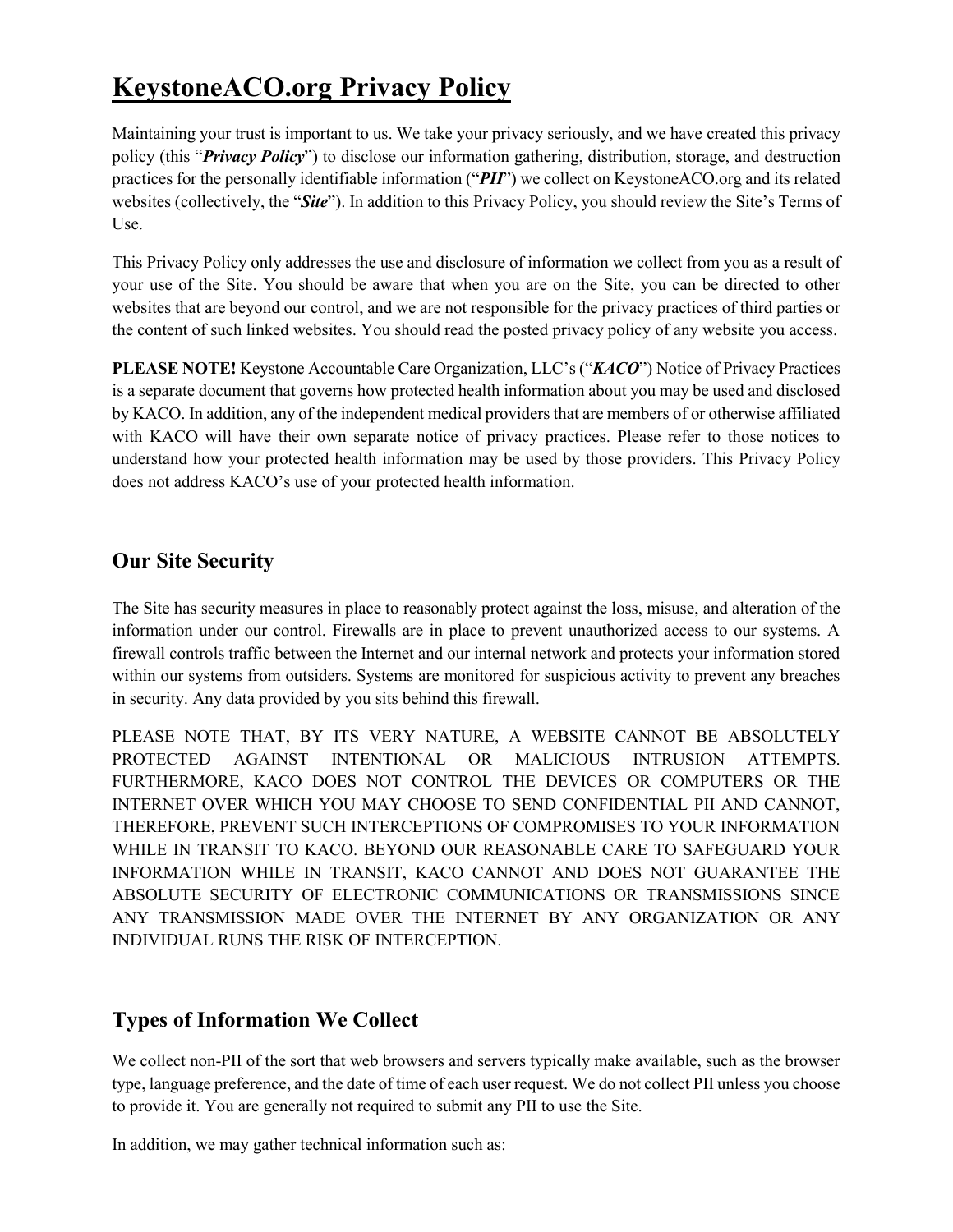- **Your computer's IP (Internet Protocol) address or browser type:** Our Web server automatically collects the IP address of the computers that access the Site. An IP address is a number that is assigned to your computer when you access the Internet. It is not truly personally identifiable information because many different individuals can access the Internet via the same computer. To help diagnose problems with our servers, collect site usage statistics, and administer our web site, traffic between KACO and the Internet at times will be recorded for analysis (technical and physical). Our Privacy Policy would apply to this recorded information.
- **Pixel tracking:** A tracking pixel is a piece of code embedded on a web page of a website that collects information about a user's engagement on that page. Tracking pixels may include a command to create cookies that can follow a user across different websites, including non-KACO sites.
- **Cookies:** A cookie is a small text file that can be stored on a user's browser (on any type of device). KACO utilizes cookies in conjunction with certain applications (for example with our web security application) to allow you to easily move through secured pages once you have logged on. At times we may use cookies to know that you have accessed an online course or to administer certain surveys, for example, to allow a user to reply to a survey only once. Our cookie contains a unique random identifier that enables anonymous tracking activity from a browser.
- **Aggregated Statistics:** We may collect statistics about the behavior of users on the Site. For instance, we may monitor the most popular forums on the Site. We may display this information publicly or provide it to others.

## **How We Use the Information We Collect**

We may collect and use information in the following way:

- To optimize your web experience
- To improve customer service
- To conduct surveys, research, and analysis
- To promote events
- To establish and manage your accounts
- To operate, evaluate, and improve KACO's operations

The above list is not comprehensive and may change without notice.

#### **How Your Information Is Shared**

If you participate on the Site by writing posts or responses, or importing a blog or other content, you should be aware that any information you choose to disclose using these services can be read, collected, and used by other users of the Site. We are not responsible for the information you choose to submit to the Site and any forums therein. Your contributions may be searchable on the Site and some content on the Site may be public and searchable on the Internet.

**Please note:** Information you have shared with others or that others have copied may also remain visible after you have closed your account or deleted the information from your own profile. In addition, you may